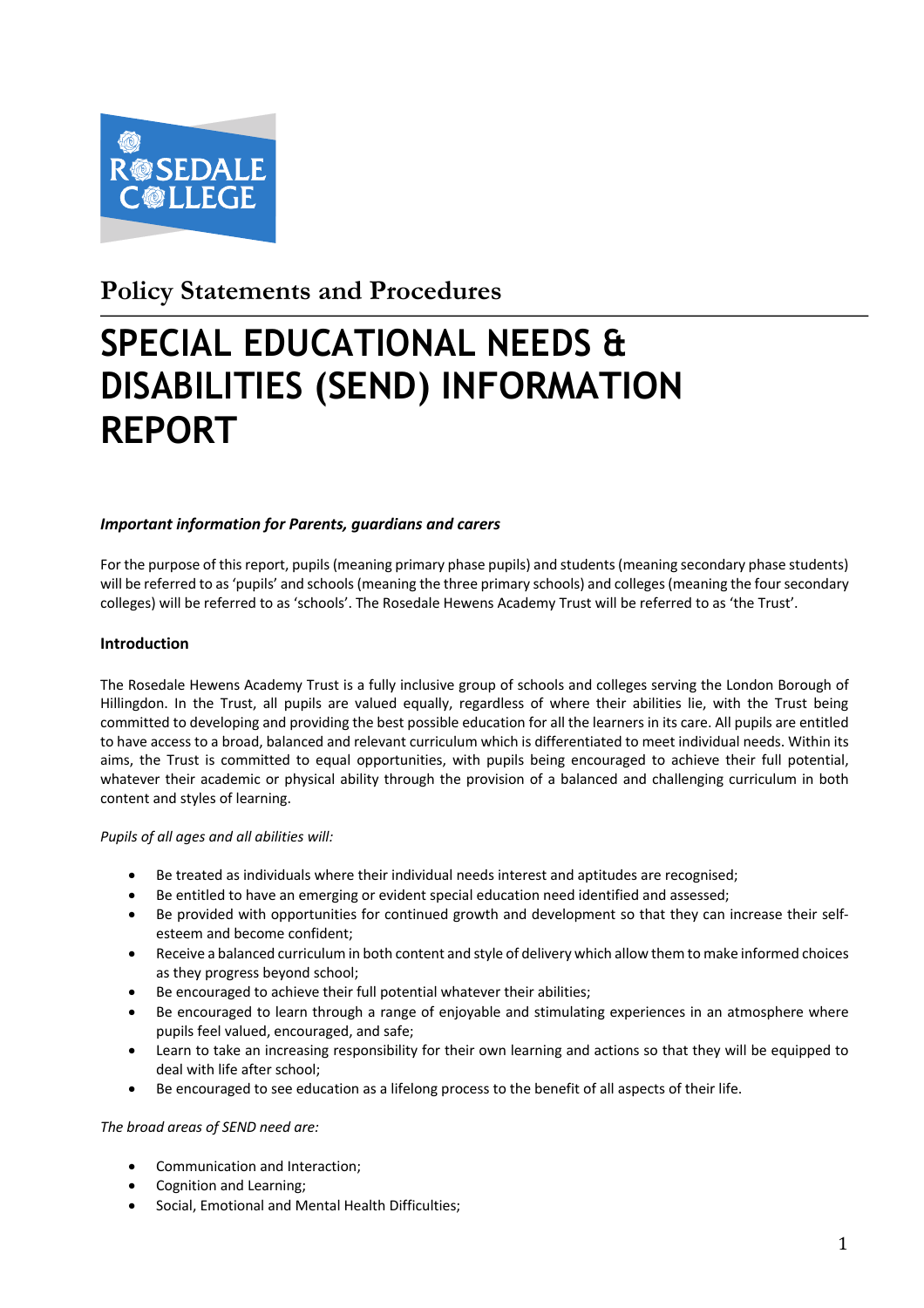• Sensory and/or Physical.

# **What is the Local Authority (LA) Local Offer?**

The Children and Families Act was enacted in September 2014. From this date, Local Authorities (LA) and schools are required to publish and keep under review information about services they expect to be available for children and young people with special educational needs (SEN) aged 0-25. The LA refers to this as the 'Local Offer'. The intention of the Local Offer is to improve choice and transparency for families. It will also be an important resource for parents, guardians and carers in understanding the range of services and provision locally.

# **What is the Special Education Needs Information Report?**

Schools utilise the LA Local Offer to meet the needs of SEND pupils as determined by school policy and the provision that the School is able to provide. Schools refer to this as "The Special Education Needs Information Report". The support which can be offered in school is part of the wider Local Authority Offer, details of which can be found at https://hillingdon.gov.uk/send

# **The 13 questions and answers below provide for more information about SEND at The Rosedale Hewens Academy Trust.**

# **Question 1 What kinds of special needs are provided for in each school?**

The Rosedale Hewens Academy Trust is inclusive where we aim to address children's needs and support their development in the most appropriate way possible, and celebrate effort as much as achievement. Our Trust's SEND policy document is available on this website, detailing our philosophy in relation to SEND.

Additional and/ or different provision is currently being made in our schools for children with a range of needs, including:

- § Cognition and learning- Moderate Learning Difficulties; Specific Learning Difficulties- dyslexia, dyspraxia, dyscalculia;
- Sensory and/ or Physical- hearing impairment, sensory processing difficulties, epilepsy;
- § Communication and Interaction- Autistic Spectrum Disorder, Asperger's Syndrome, selective mutism, speech and language difficulties;
- Social Emotional and Mental Health-Attention Deficit Hyperactive Disorder.

All our staff are trained each year on the needs of new pupils joining the Trust- this can include training from specialist agencies or consultants, as well as from our Lead SEND Officers or other staff with relevant expertise. SEND training forms part of the continuing professional development of all teachers and support staff and is organised in accordance with the needs of the pupils. All the Schools within the Trust work closely sharing training opportunities including INSET days, internal and external training. The Lead SEND Officers meet with the senior leadership teams of each school regularly to review and plan the training, guidance and advice that staff across the Trust need to ensure that they meet the additional learning requirements of our pupils.

# **Question 2**

# **What is the Trust's policy with regard to the identification and assessment of children with SEND?**

Each school's marking and assessment policy outlines the range of assessments throughout the Trust. Additional and different assessment tools may be required when pupils are making less than expected progress, which can be characterised by progress which:

- Is significantly lower than that of their peers starting at the same baseline;
- Fails to match or better the student's previous rate of progress;
- Fails to close that attainment gap between the student and their peers;
- Widens the attainment gap.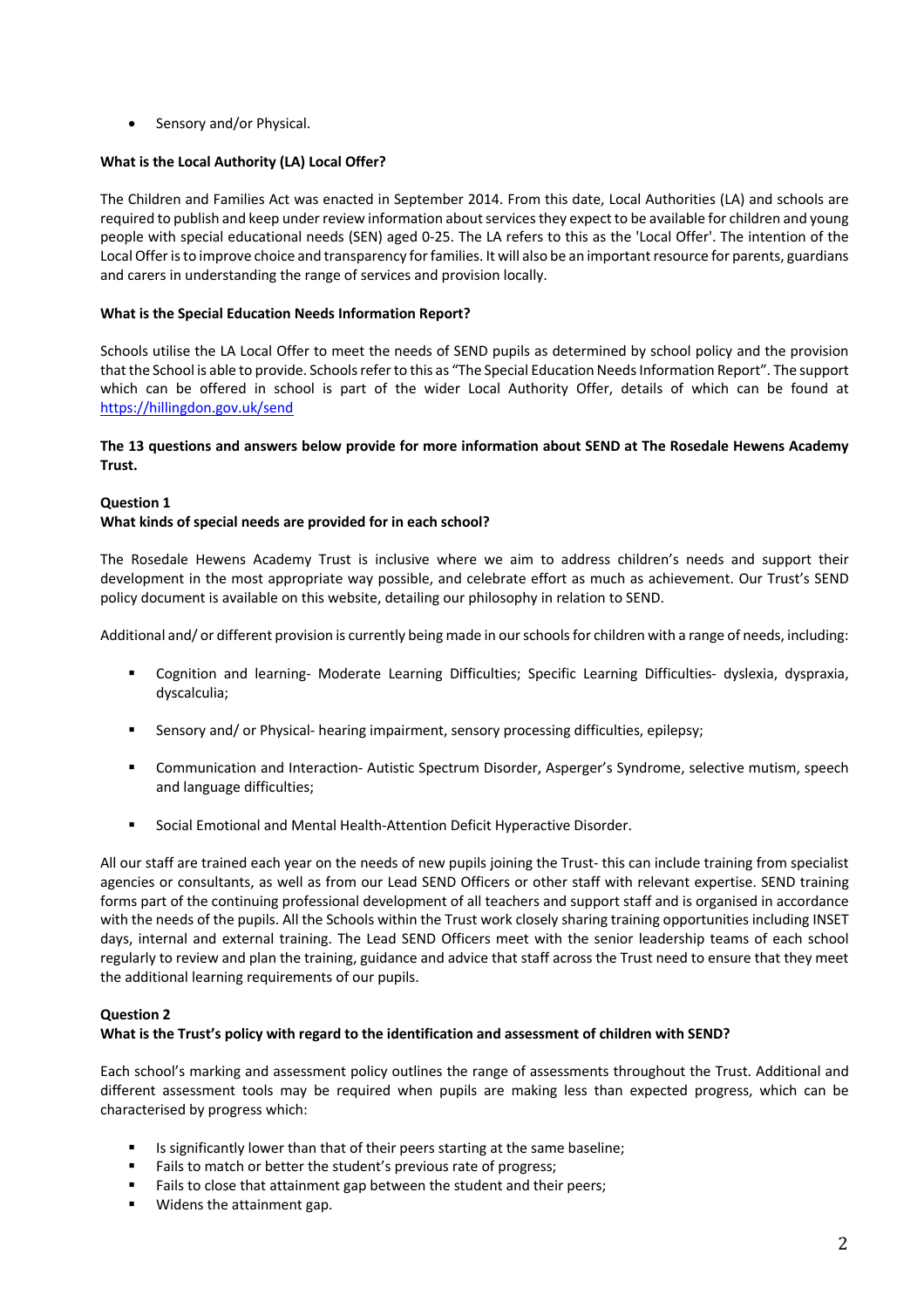Progress in areas other than attainment is also considered, for example, where a pupil needs to make additional progress with social needs in order to be fully integrated into school life or make a successful transition to secondary school or adult learning. If behaviour is causing concern, it is always considered whether there are any underlying difficulties; if there are none, the class teacher/ SENCO would speak to parents, guardians and carers, about anything that might have happened at home. The class teacher/SENCO would gather information about incidents occurring, at what time of day, during which lessons and behaviour checklists may also be used to analyse and consider any patterns of behaviour. Observations would be conducted in class/around the School campus, such as break time, to record behaviours, considering involvement of others/environmental factors and an intervention devised taking into account all information gathered.

Parents, guardians and carers are always informed if school staff consider that their child has an additional need and parents, guardians and carers and pupils (as appropriate depending upon age and capability) are involved in the planning to meet the need. We often recommend initially that eyesight and hearing are checked to discount these aspects as possible underlying causes of learning issues.

At The Rosedale Hewens Academy Trust, a range of specific, more specialised tests are used (usually by the SENCO) to assist in the identification of individual student needs in order to plan targeted programmes for them and to use as a benchmark for measuring the impact of subsequent interventions. In addition, the Trust works closely with outside agencies within the borough such as Speech and Language Therapist and Occupational Therapist who supports us in identifying the needs of our students using a range of specialist assessments.

For your child, this would mean:

The School (or you) can request that Local Authority Services carry out a statutory assessment of your child's needs. This is a legal process which sets out the amount of support that will be provided for your child. After the request has been made to the Panel of Professionals (with a lot of information about your child, including some from you), they will decide whether they think your child's needs (as described in the paperwork provided), seem complex enough to need a statutory assessment. If this is the case, they will ask you and all professionals involved with your child to write a report outlining your child's needs. If they do not think your child needs this, they will ask the School to continue with the current support. After the reports have all been sent in, the Panel will decide if your child's needs are severe, complex and lifelong. If this is the case, they will write an Education Health Care Plan (EHCP). If this is not the case, they will ask the School to continue with the current level of support and also set up a meeting in school to ensure a plan is in place to ensure your child makes as much progress as possible. The EHCP will outline long and short term targets as well as the support that will be provided to your child.

Further information relating to identification and assessment can be found in our SEND Policy document.

#### **Question 3**

# **What is the Trust's policy for making provision for children with SEN whether or not they have an Education, Health and Care Plan?**

#### **a) How do we evaluate the effectiveness of provision for children with SEN?**

- Use of a provision map (in primary) and student passport (in secondary) to measure progress and achievement.
- Evaluation of individual education plans at three points in the year in the primary and secondary phase.
- Use of assessment information/progress rates etc... pre-interventions and post-interventions.
- Use of attainment and progress data for children with SEND across the Trust.
- Use of pupil /parents, guardians and carers interviews/questionnaires.
- Monitoring by SENCO, Principals/ Head teachers and class teachers.

#### **b) What are our arrangements for assessing and reviewing the progress of children with SEND?**

- Each school's marking and assessment policy (available on request in school) outlines the range of assessments regularly used throughout the School.
- Evaluation of individual education plans/ student passports.
- Tracking of pupil progress generally as part of whole Trust tracking system.
- Progress of children with speech and language needs is assessed and reviewed regularly by the Speech and Language Therapy service.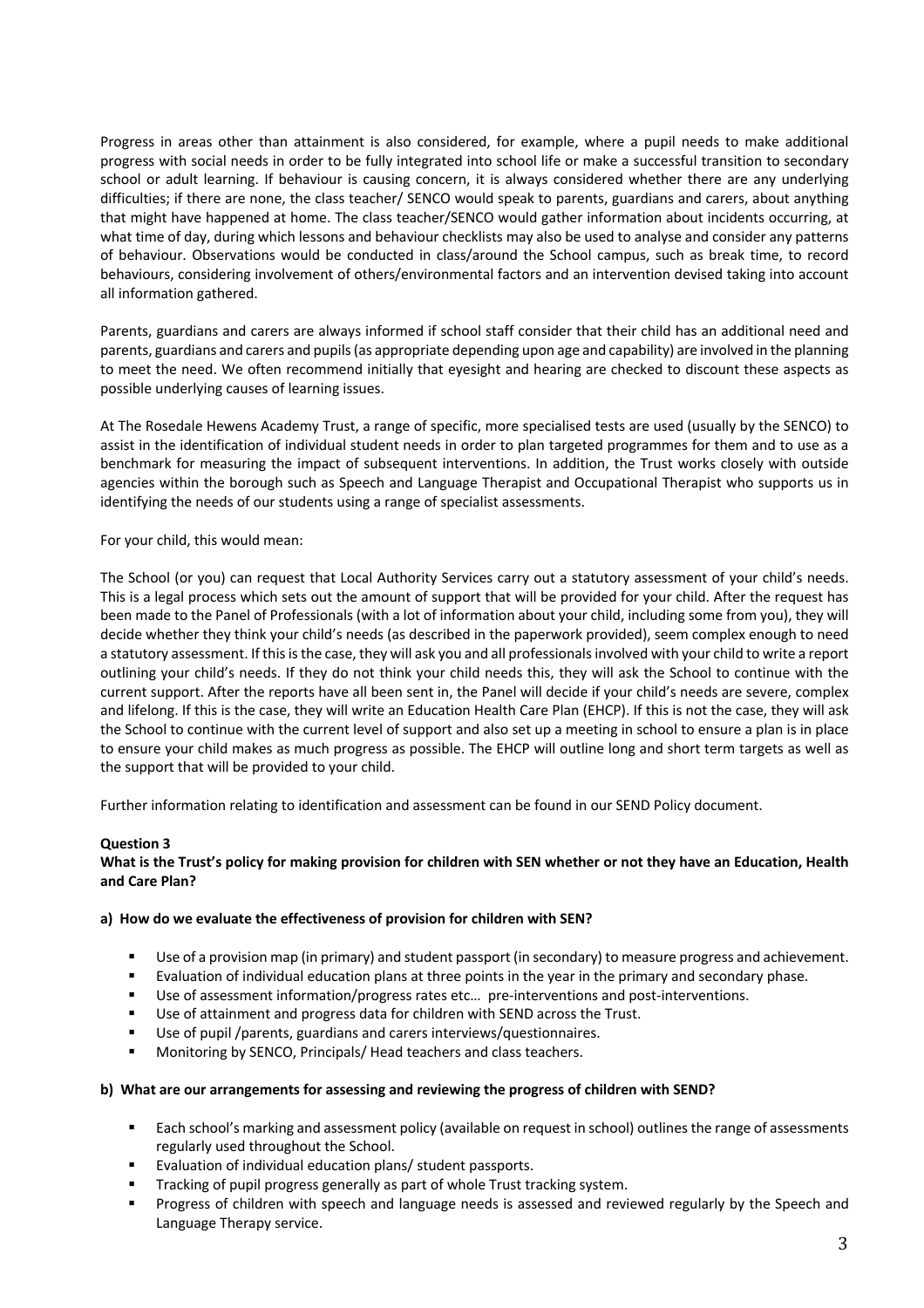- § A cycle of consultation meetings, based on the assess-plan-do-review model takes place throughout the year for students involved with our Educational Psychology service.
- § An Annual Review is held for children with an EHC Plan; interim reviews can also be arranged throughout the year if deemed necessary.
- § Screening of language skills in reception to provide a baseline for language development and identify children who may benefit from accessing specific programmes to develop language skills.
- When children are assessed by the SENCO or by external agencies, meetings take place with the parents, guardians and carers and the class teacher to discuss the findings and how best to address the needs and meet targets.
- When assessing children with SEND, consideration is given to recording needs e.g. a reader, scribe, additional time or rest breaks may be necessary – generally whatever support is provided in the class room is provided as far as is permitted during tests.
- § Initial concerns about a child's progress are discussed with the SENCO and parents, guardians and carers and followed by referrals to external agencies or placement on intervention programmes as deemed appropriate.

#### **c) What is our approach to teaching pupils with SEND?**

The fundamental aim of our Trust is to enable each pupil to be all that they can be to embrace and fulfil their unique potential. Unlocking potential and removing barriers to learning is the promise and commitment of our Trust. We work in partnership with all of our families and external agencies where appropriate to make high aspirations a reality for every child, taking specific action to create effective learning environments, secure children's motivation and concentration, provide equality of opportunity, use appropriate assessments and set suitable targets for learning.

Provision for children with SEND is a matter for each school within the Trust. In addition, the Local Advisory Body of each school, Head teacher or Principal, SENCO and all staff members have important day-to-day responsibilities. All teachers are teachers of children with SEND.

A continuous cycle of planning, teaching and assessing is firmly embedded, which takes account of the wide range of abilities, aptitudes and interests of our children; the majority of our children will learn and progress within these arrangements.

Children with SEND will receive support that is additional to or different from the provision made for other students. All our teachers take account of a pupil's SEND in planning and assessment; they provide appropriate support for communication, language and literacy needs; they plan where necessary to develop pupils understanding through the use of all available senses and experiences; they plan to enable children to take full part in learning, physical and practical activities. They help children to manage their behaviour in order to take part in learning effectively and safely; they help children to manage their emotions in order to take part in learning effectively.

At The Rosedale Hewens Academy Trust, we aim to identify children with particular needs as early as possible; assessment of need may include observation of children's social skills and learning experiences in all curriculum areas, specific assessment by the School's SENCO, teacher assessment and use of assessments which will enable peer group comparisons to be made. In completing assessments to consider the whole child, we acknowledge that gifted students often require additional resourcing to extend and fully develop their potential. Pupils who speak English as a second language may also require additional modified programmes and differentiation of the curriculum.

We acknowledge that not all pupils with disabilities necessarily have special educational needs. All our teachers take action however, to ensure that pupils with disabilities are able to participate as fully as possible in the curriculum and statutory assessment arrangements. Potential areas of difficulty are identified and assessed at the outset (with support from the Hillingdon Inclusion Team if appropriate), without the need for disapplication. Teachers plan enough time for the satisfactory completion of tasks; they plan opportunities where required for the development of skills in practical aspects of the curriculum, and identify aspects of programmes of study and attainment targets that may present specific difficulties for children with disabilities.

#### **d) How do we adapt the curriculum and learning environment?**

The curriculum is scaffolded and differentiated to meet the needs of all our children. Differentiation may occur by grouping (e.g. small group, 1:1, ability, peer partners); content of the lesson; teaching style (taking into account that children may be visual, auditory or kinesthetic learners); lesson format (e.g. thematic games, simulations, role-play, discovery learning); pace of the lesson; provision of alternative recording methods (e.g. scribing, use of ICT, mind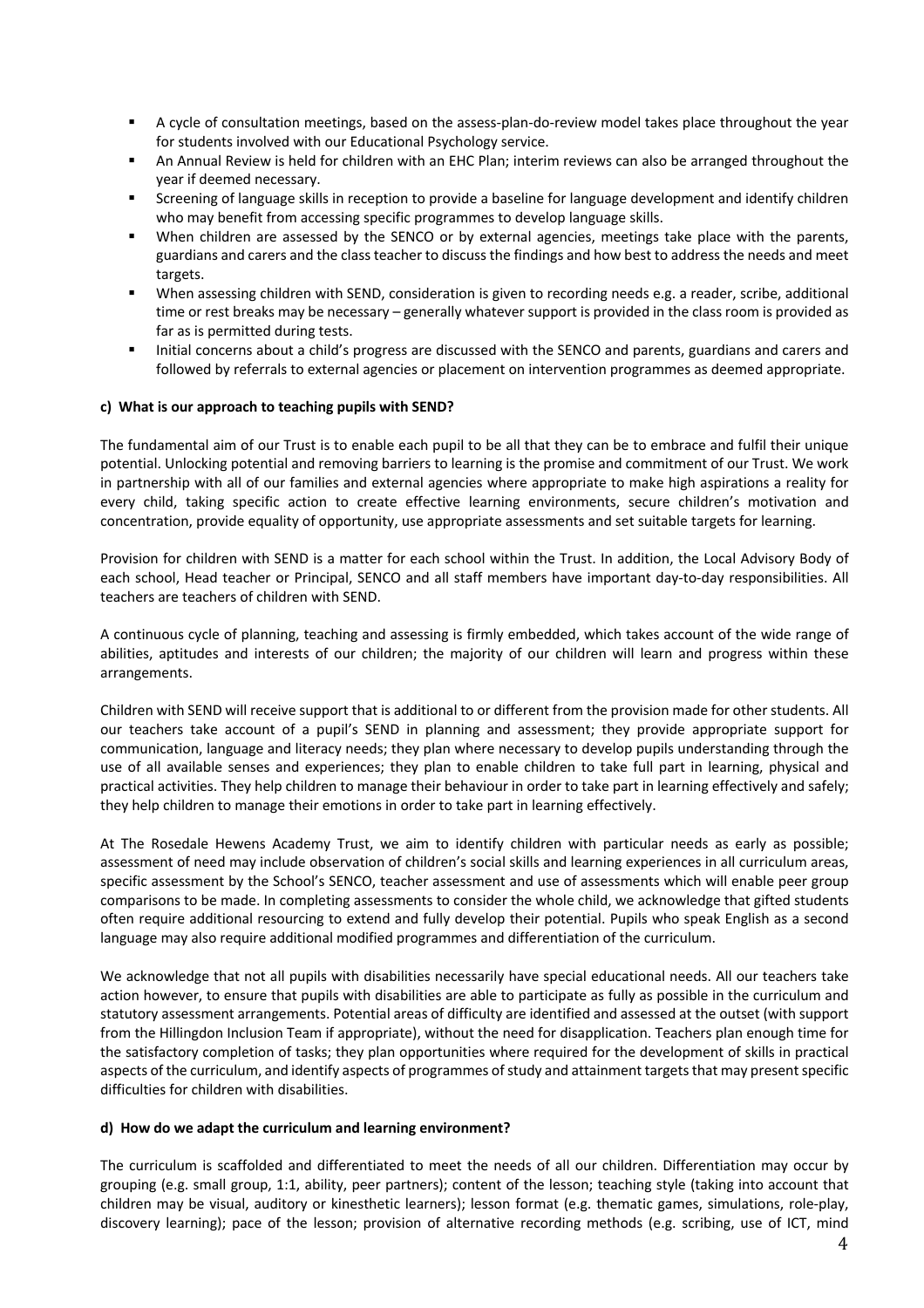mapping, photographs etc); outcomes expected from individual children; materials used; support level provided; provision of alternative location for completion of work.

The Trust always acts upon advice received from external agencies (e.g. enlarging of print for VI children; most advantageous positioning of HI pupils within the classroom and use of aids as recommended; use of brain breaks, sensory cushions, weighted blankets for children with sensory issues.

We endeavour to ensure that all classrooms are dyslexia friendly including use of labelled resources, word walls, prompt mats, highlighting pens and reading rulers, coloured interactive boards, individual resources – number lines, 100 squares, phonic prompts, alternative means of recording, modelled and shared writing opportunities.

We endeavour to ensure that all class rooms are ASD friendly including use of visual timetables, personalised timetables and prompt/sequence cards as necessary, quiet work stations, areas of retreat and pictorially labelled resources to be developed around the School.

We endeavour to ensure that all class rooms are speech and language friendly including use of visual feedback, 'chunking' of instructions, use of the 10 second rule to allow processing time, pre-teaching of key vocabulary. We work closely with SAL therapy colleagues within the NHS who work directly with children in our schools and provide training, support and advice to staff with regard to individual children and general or specific speech and language issues.

# **e) What additional support for learning is available for children with SEND?**

Teaching partners are employed in every primary school, providing a higher staff to pupil ratio which maximises learning potential for all our children; most are trained to deliver a number of intervention programmes throughout the School. In the secondary phase, every Key Stage Three class has a Teaching and Learning Associate. Some Teaching Partners and Teaching and Learning Associates are deployed in classes to support children on a 1:1 or small group basis or to cover the class in order that the class teacher can provide 1:1 or small group support.

- We follow the Code of Practice for SEN Special educational need and disability code of practice: 0 to 25 years.
- We teach a differentiated curriculum to ensure that the needs of all children are met.
- We implement individual education plans with S.M.A.R.T targets.
- A large number of intervention programmes are in place for children who require additional support.

For pupils with specific identified or diagnosed needs, we work very closely with external agencies to ensure that the best possible support is in place (e.g. educational psychologist, speech and language therapists, occupational therapists, specialist teachers from the Hillingdon Inclusion Team). Meetings are often held in school involving specialists (as noted above) and/or parents, guardians and carers to set targets, evaluate progress and ensure consistency of approach in addressing needs in school and at home.

Specific resources or strategies are in place for many children recommended by external agencies e.g. sensory cushions, use of 'brain breaks', access to area of quiet retreat, personalised schedules or sequence strips.

#### **f) What activities are available for children with SEN in addition to those available in accordance with the curriculum?**

- § A variety of extra-curricular activities are available to all our pupils.
- Before and after school care is available to all our pupils.

#### **g) What support is available for improving the emotional and social development of children with SEN?**

- § Specialist advice from our Educational Psychologist.
- Specialist advice from colleagues at CAMHS.

#### **Question 4**

#### **What is the name of the SENCO and contact details for the SENCO?**

For Special Educational Needs and Disability enquiries please contact the appropriate SENCO.

For the primary phase please contact: Patricia Soyemi - Lead SEND Officer/SENCO psoyemi@trhat.org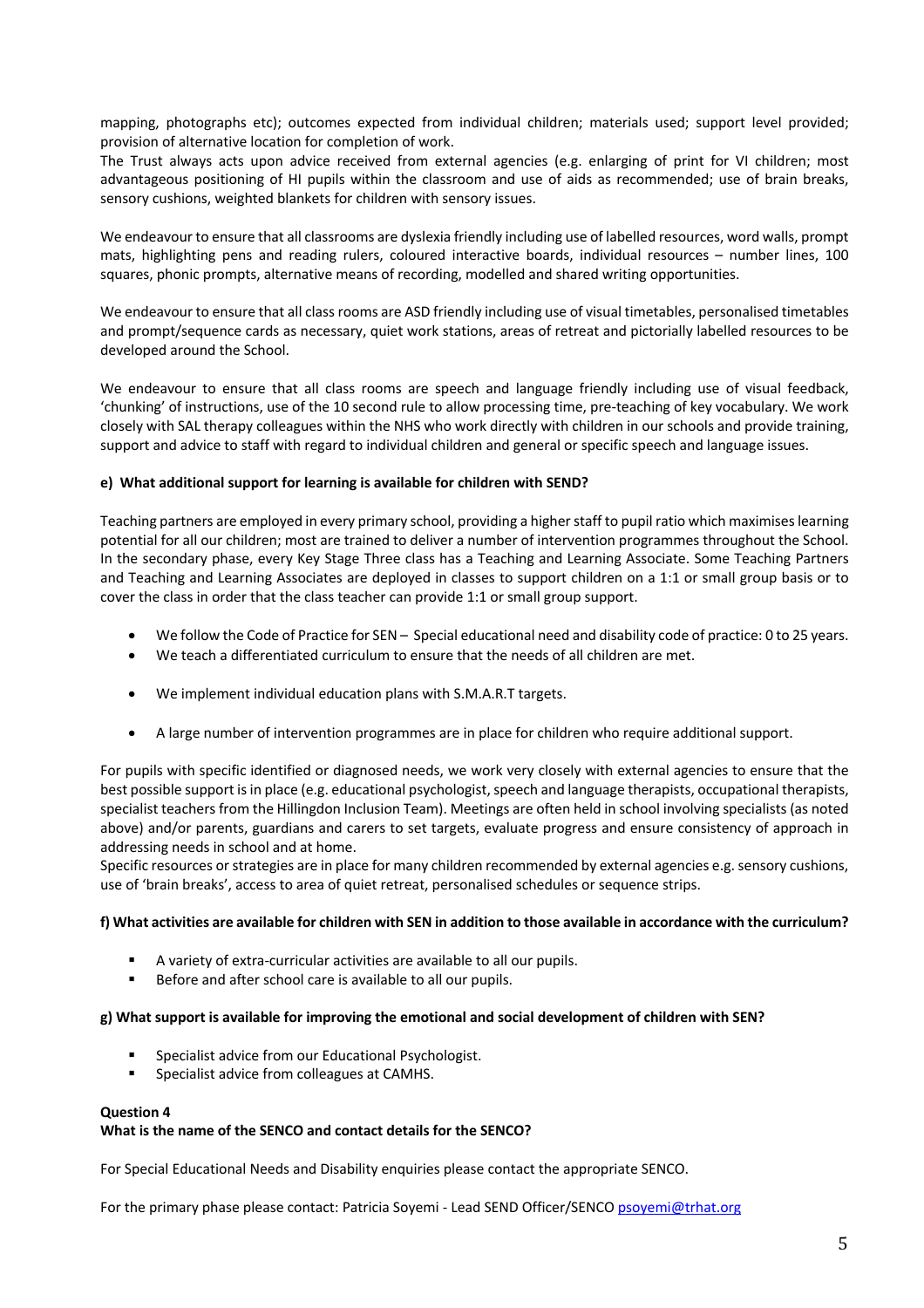For the secondary phase please contact: Karl Lawrence - Lead SEND Officer/SENCO klawrence@trhat.org

# **Question 5**

**How are the teachers in school helped to work with pupils identified as having SEND and what training do they have?** The Lead SEND Officer's job is to support the class teacher in planning for children with SEND. The School provides training and support to enable all staff to improve the teaching and learning of children, including those with SEND. This includes whole school training on SEND issues. E.g. Autism Spectrum Disorder (ASD) and Speech and Language Difficulties.

The SEND Officers or Principal/Head teacher also sources additional training provided by specialists in specific areas of SEND. Additionally, individual teachers and support staff attend training run by outside agencies that is relevant to the needs of specific children in their class e.g. from the Hillingdon Inclusion Team.

# **Question 6**

#### **How is equipment and facilities to support children with SEN secured**?

- Through discussion with specialist agencies involved.
- Through discussion with parents, guardians and carers.
- Through discussion with our Head teachers/Principals and senior staff.

We endeavour to provide our pupils with SEND with whatever equipment and facilities they need to support their progress and well-being.

We regard our duty to make reasonable adjustments as an anticipatory duty – i.e. it applies not only to SEND children who already attend our school but also to SEND children who may attend in the future (this does not imply that we anticipate every possible auxiliary aid and service that may be required by current or future children attending our school, but that we anticipate those auxiliary aids and services which it would be reasonable to expect may be required). Auxiliary aids could include for example the provision of a piece of equipment; additional staff assistance for SEND children; readers for children with visual impairments.

# **Question 7**

# **What are the arrangements for consulting parents, guardians and carers of children with SEN about and involving such parents, guardians and carers in the education of their child?**

- Throughout the year, there are three parents, guardians and carers' meetings and there is an end of year annual report to parents, guardians and carers.
- Parents, guardians and carers are able to review their child's IEP/student passports.
- § Our parents, guardians and carers appreciate the 'open door' policy whereby our Lead SEND Officers are easily contactable via the School office/telephone/e-mail. Parents, guardians and carers may be invited into school to discuss their child's progress at any time and additional meetings are set up as required or as requested by parents, guardians and carers to discuss particular aspects of a student's SEN; we particularly welcome information from parents, guardians and carers about how their child learns best in order that it can be shared with those people who teach the pupil.
- § Progress and outcomes are also discussed during consultation meetings with parents, guardians and carers and they are given a report and discussion takes place regarding the outcomes of any assessments/observations that were done.
- Progress and outcomes of assessments by other external agencies may also be discussed with parents, guardians and carers at consultation meetings (e.g. with our speech and language therapist or with other specialist support).
- The progress of children holding an Education, Health and Care Plan is discussed at their annual review (interim reviews may also be called as necessary). At Year 5 annual reviews, transition to secondary school is considered with discussion involving parents, guardians and carers and the LA. At Year 6 annual reviews, the SENCO of the receiving secondary school is usually invited to attend.

#### **Question 8**

#### **What are the arrangements for consulting children with SEND about involving them in their education?**

Targets set for children are reviewed with them.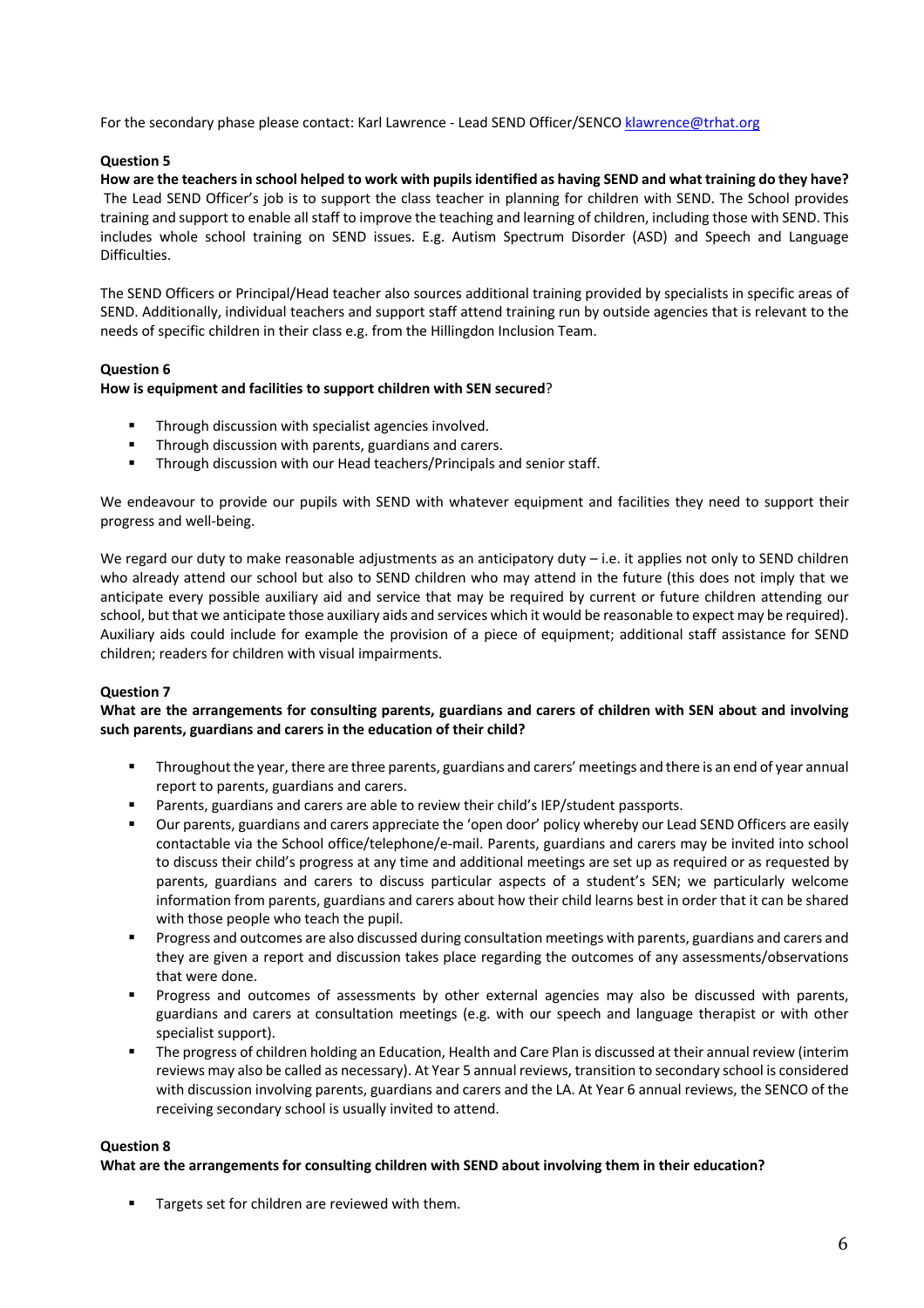- Pupils' self-evaluation is actively encouraged throughout the Trust and pupils are supported where necessary to think of areas for development and how best to develop in these areas in school and at home; pupils are aware of their progress and the challenging targets set to support their development.
- Pupil support is in place to address needs and any modifications to this support which children feel may be helpful for them is considered.

# **Question 9**

**What are the arrangements made by the Governing Body relating to the treatment of concerns raised from parents, guardians and carers of children with SEND concerning the provision made at school?**

It is in everyone's interests for concerns to be resolved as quickly and within the early stages. Our SEND concern procedure is as follows:

The concern is dealt with by the class teacher/ form tutor – the concerned party needs to feel that they have been listened to and that all points raised have been addressed. If the matter remains unresolved, the concern is dealt with by the Lead SEND Officers or by a senior manager. If there is still no resolution, the Head teacher/Principal should become actively involved. If the matter is still not resolved, the concerned party can follow the Trust's complaints procedure (which is on the website) and must put their complaint in writing to the Chair of the Academy Trust Board. The Academy Board will deal with the matter through their agreed complaint resolution procedures. In the unlikely event that the matter is still not resolved, the parent, guardian or carer can then take the complaint to the Local Authority or request independent disagreement resolution. The trust will make further information available about this process on request.

# **Question 10**

**How does the Governing Body involve other bodies, including health and social services bodies, local authority support services and voluntary organisations in meeting the needs of our students with SEND and in supporting the families of such children?**

- The Trust commissions the services of the LA to work directly with pupils in our Trust and to provide advice and support to staff in addressing speech and language needs throughout the year.
- External support services play an important part in helping our schools identify, assess and make provision for pupils with special educational needs.
- The speech and language therapy and occupational therapy services (NHS) involved with individual pupils, support the Trust in the implementation of specific programmes and contribute to the monitoring of progress and reviews of pupils.
- § The Trust maintains links with child health services, children's social care services and education welfare services to ensure that all relevant information is considered when making provision for our children with SEN.
- § The Local Authority's CAF procedures (including Early Help support) are adhered to our Trust, whereby help and support is offered to children and families when low level issues emerge and before problems escalate.

#### **Question 11**

# **What are the contact details of support services for the parents, guardians and carers of children with SEND, including those for arrangements made in accordance with clause 32?**

Hillingdon Parent Partnership (SEN)

London Borough of Hillingdon, 4W/10 Civic Centre, Uxbridge, Middlesex, UB8 1UW https://www.autismlinks.co.uk/support-groups/group-support-london/hillingdon-parent-partnership-service?region=-

London Borough of Hillingdon – advice and information for Parents, guardians and carers https://archive.hillingdon.gov.uk/article/7416/Advice-and-information-for-parents

Special Education Needs (SEN) Special Education Needs Team, Social Care 4E/05, London Borough of Hillingdon, Civic Centre, High Street, Uxbridge, UB8 1UW Tel: 01895 277088 https://careandsupport.hillingdon.gov.uk/